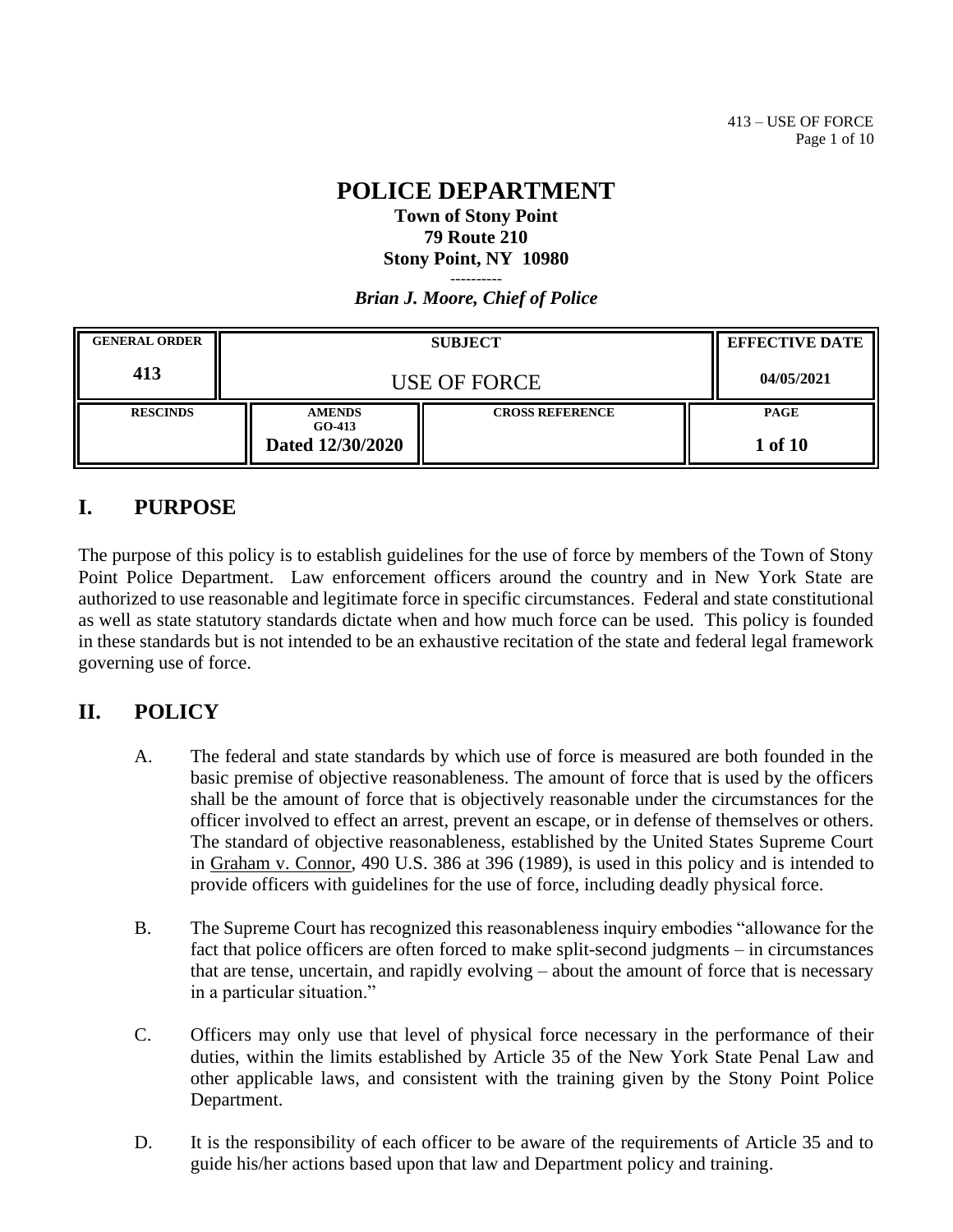- E. Force which is objectively reasonable is insulated from criminal liability through Article 35 of the NYS Penal Law and civil liability by the 4th Amendment standard of objective reasonableness.
- F. This policy is consistent with Article 35 of NYS Penal Law, (Defense of Justification Sections 35.00 – 35.30) and with the Municipal Police Training Council Use of Force Model Policy pursuant to Executive Law 840 (4)(d)(3), Executive Law 837-t and 9 NYCRR 6058.
- G. All use of force incidents will be documented, reviewed, investigated, and reported as laid out in this policy.
- H. This policy is written in recognition of the value of all human life and dignity without prejudice to anyone. As members of the Stony Point Police Department we are sworn to protect human life. It is the responsibility of each officer to ensure that they are constantly aware of their duty with regard to the use of force and the limitations for the use of that authority.
- I. This policy will be posted on the Stony Point Police Department website.
- J. Reporting to DCJS:

1. Section 837-t of the New York Executive Law has been amended to add a new section requiring the chief of every police department, each county sheriff, and the superintendent of state police to report to DCJS any instance in which a police officer or a peace officer, as defined in the criminal procedural law, uses force in any manner enumerated in the new legislation.

2. The Executive Officer will report the incident to DCJS through the Use of Force Reporting Interface accessible through the e-Justice New York Integrated Justice Portal (IJ Portal).

# **III. DEFINITIONS**

- A. **Objectively Reasonable:** An objective standard used to judge an officer's actions. Under this standard, a particular application of force must be judged through the perspective of a reasonable officer facing the same set of circumstances, without the benefit of 20/20 hindsight, and be based on the totality of the facts that are known to that officer at the time that the force was used.
- B. **Deadly Physical Force**: Physical force which, under the circumstances in which it is used, is readily capable of causing death or other serious physical injury.
- C. **Physical Injury**: Impairment of physical condition or substantial pain.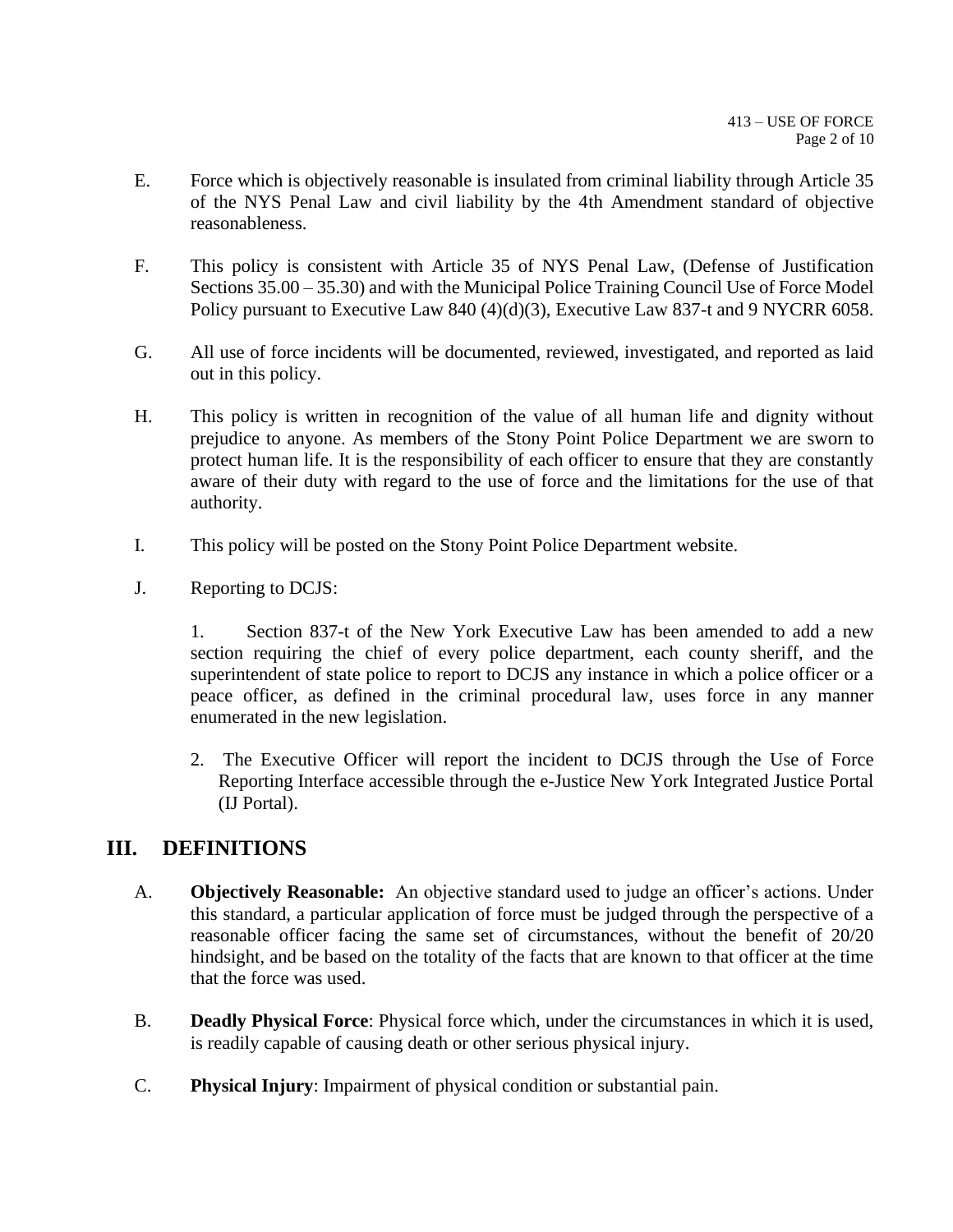- D. **Serious Physical Injury**: Physical injury which creates a substantial risk of death, or which causes death or serious and protracted disfigurement, protracted impairment of health or protracted loss or impairment of the function of any bodily organ.
- E. **Less-Lethal Force:** Any use of force other than that which is considered deadly force, or that involves physical effort to control, restrain, or overcome the resistance of another.
- F. **Excessive Force**: Any force which is not reasonably necessary.
- G. **Reasonably Necessary**: An action or response which is reasonable given the circumstances present at the time and which is necessary to accomplish a lawful objective.
- K. **De-Escalation:** Taking action or communicating verbally or non-verbally during a potential use of force encounter in an attempt to stabilize the situation and reduce the immediacy of the threat so that more time, options, and resources can be called upon to resolve the situation without the use of force or with a reduction in the force necessary. De-escalation may include the use of such techniques as command presence, advisements, warnings, verbal persuasion or tactical repositioning.
- I. **Exigent Circumstances**: Those circumstances that would cause a reasonable person to believe that a particular action is necessary to prevent physical harm to an individual, the destruction of relevant evidence, the escape of a suspect, or some other consequence improperly frustrating legitimate law enforcement efforts.
- J. **Choke Hold**: A physical maneuver that restricts an individual's ability to breathe for the purposes of incapacitation.
- K **Warning Shot**: Discharge of a firearm for the purpose of compelling compliance from an individual, but not intended to cause physical injury.

# **IV. PROCEDURE**

## **A. General**

1. Officers must be aware that each individual situation will dictate the level of force ultimately utilized. Beginning with the officer's presence at the scene, the officer will determine the appropriate level of force to control the situation based upon what is objectively reasonable and meets the guidelines of the Department's "FORCE Options Chart," found in this General Order.

2. In general terms, force is authorized to be used when reasonably believed to be necessary to affect a lawful arrest or detention, prevent the escape of a person from custody, or in defense of one's self or another.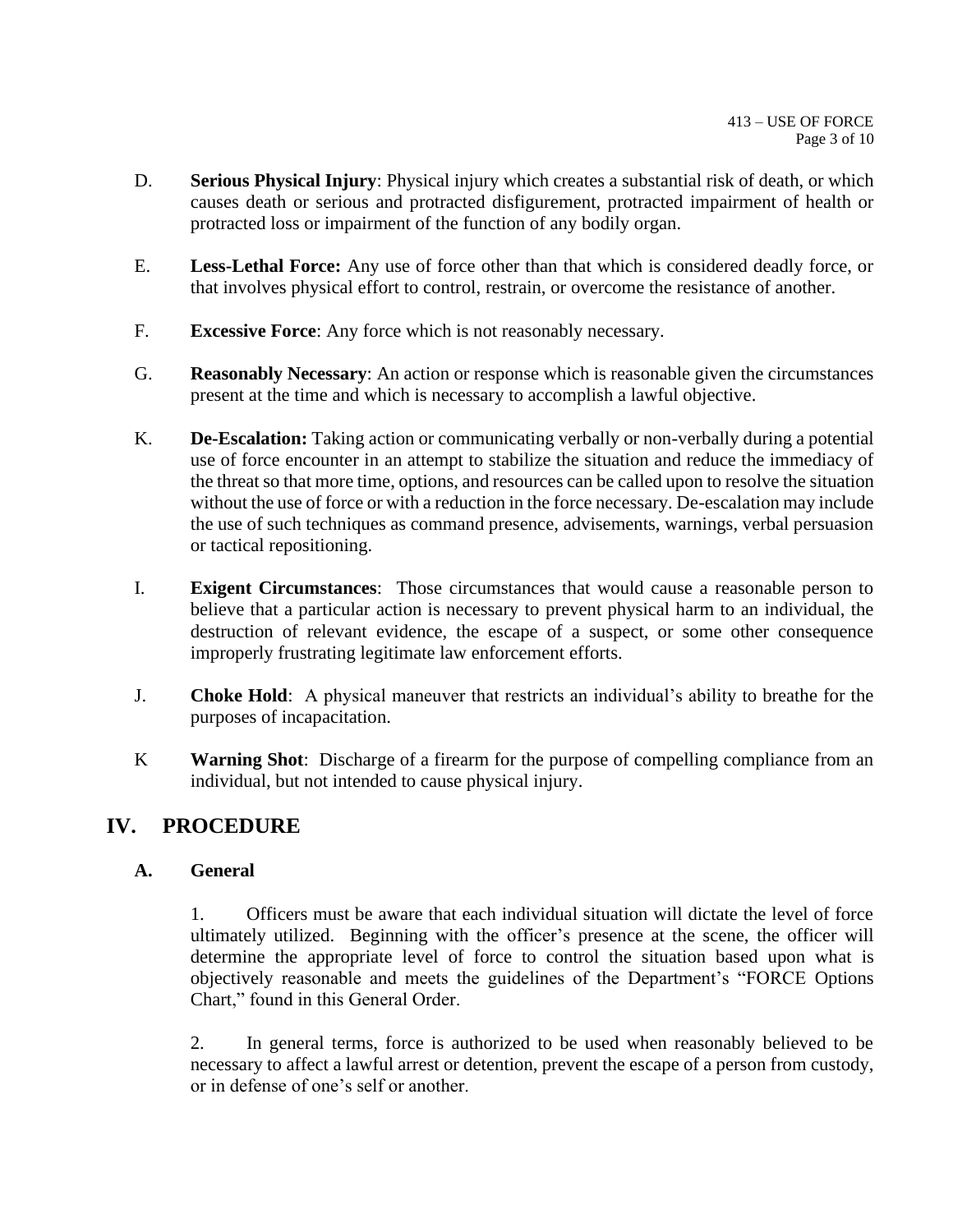3. Under the 4th Amendment, a police officer may use only such force as is "objectively reasonable" under the circumstances. The reasonableness of a particular use of force must be judged from the perspective of a reasonable officer on the scene.

4. Use of physical force should be discontinued when resistance ceases or the when the incident is under control.

5. Only issued or approved equipment will be carried on duty and used when applying physical force, except in exigent circumstances when an officer must use any resources at his disposal. The use of the Expandable Baton, Advanced Taser, or Oleoresin Capsicum ("OC Spray") is considered use of force.

6. Physical force shall not be used against individuals in restraints, except as objectively reasonable to prevent their escape or prevent imminent bodily injury to the individual, the officer, or another person. In these situations, only that amount of force reasonably necessary to control the situation shall be used.

7. Once the scene is safe and as soon as practical, an officer who has custody of a person must provide attention to the medical and mental health needs of a person in their custody and obtain assistance and treatment of such needs, which are reasonable and provided in good faith.

a. This includes appropriate and timely medical attention being provided to a party injured as a result of a use of force incident. An officer shall provide appropriate medical care, consistent with his or her training, to any individual who has visible injuries, complains of being injured, or requests first aid. This may include providing first aid, requesting emergency medical services, and/or arranging for transportation to an emergency medical facility.

b. The immediate mental health needs of a person shall be based upon the reasonable cause to believe that a person, who appears to be mentally ill, is conducting themselves in a manner which is likely to result in a serious harm to themselves or others.

## **B. Determining the Objective Reasonableness of Force**

1. When used, force should be only that which is objectively reasonable given the circumstances perceived by the officer at the time of theevent.

2. Factors that may be used in determining the reasonableness of force include, but are not limited to:

- a. The severity of the crime or circumstance;
- b. The level and immediacy of threat or resistance posed by the suspect;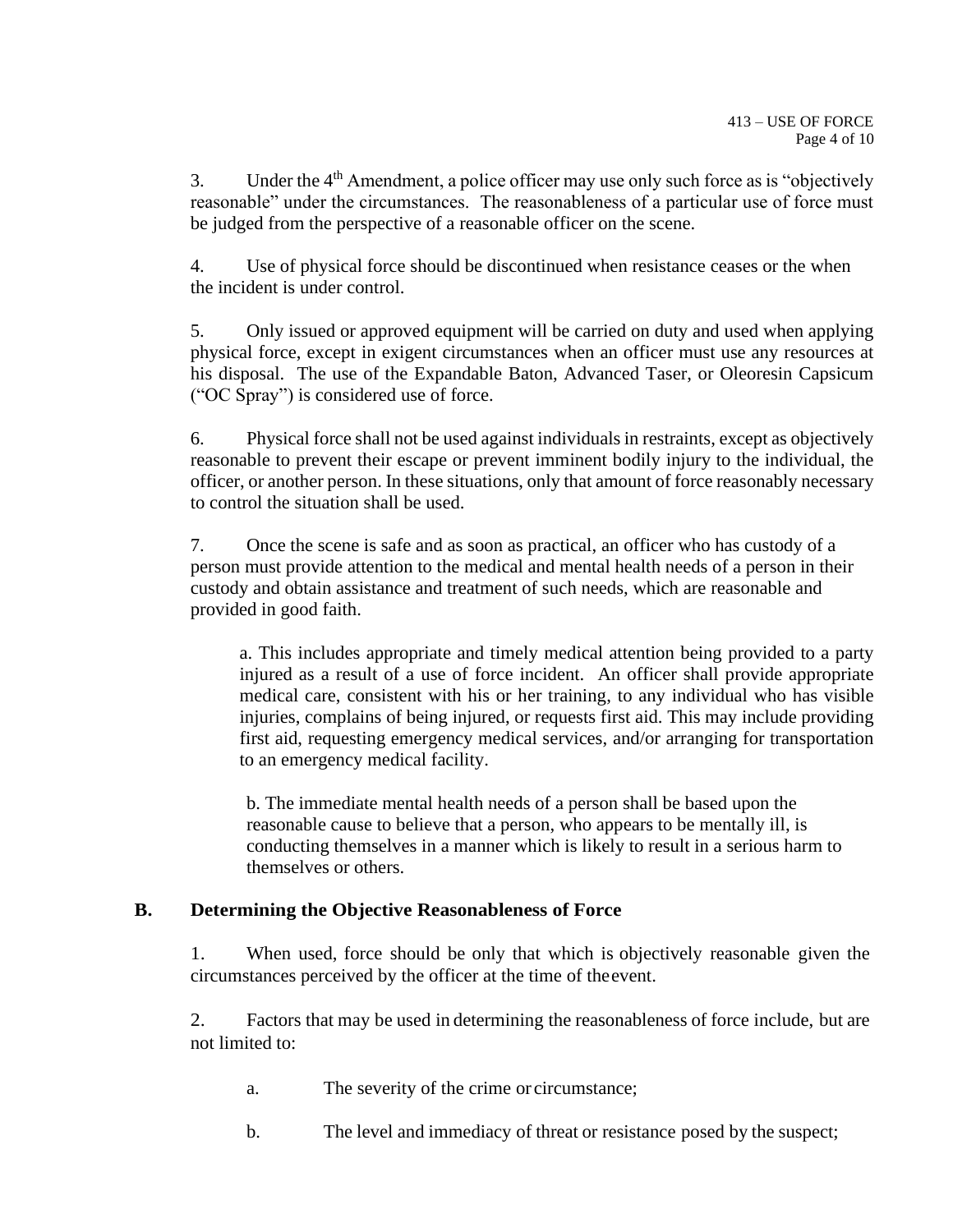- c. The potential for injury to citizens, officers, and suspects;
- d. The risk or attempt of the suspect toescape;
- e. The knowledge, training, and experience of the officer;
- f. Officer/subject considerations such as age, size, relative strength, skill level, injury or exhaustion, and the number of officers or subjects; and
- g. Other environmental conditions or exigent circumstances.

## **C. Duty to Intervene**

1. Any officer present and observing another officer using force that he/she reasonably believes to be clearly beyond that which is objectively reasonable under the circumstances shall intercede to prevent the use of unreasonable force, if and when the officer has a realistic opportunity to prevent harm.

2. An officer who observes another officer use force that exceeds the degree of force as described in subdivision A of this section shall promptly report these observations to a supervisor.

## **D. De-Escalation**

1. An officer shall use de-escalation techniques and other alternatives to higher levels of force consistent with his or her training, whenever possible and appropriate, before resorting to force and to reduce the need for the use of force.

2. Whenever possible, and when such delay will not compromise the safety of the officer or another, and will not result in the destruction of evidence, escape of a suspect, or commission of a crime, an officer shall allow an individual time and opportunity to submit to verbal commands before force is used.

#### **E. Use of Less-Lethal Force**

1. When de-escalation techniques are not effective or appropriate, an officer may consider the use of less-lethal force to control a non-compliant or actively resistant individual. An officer is authorized to use agency-approved, less lethal force techniques and issued equipment

- a. to protect the officer or others from immediate physical harm;
- b. to restrain or subdue an individual who is actively resisting or evading arrest; or
- c. to bring an unlawful situation safely and effectively under control.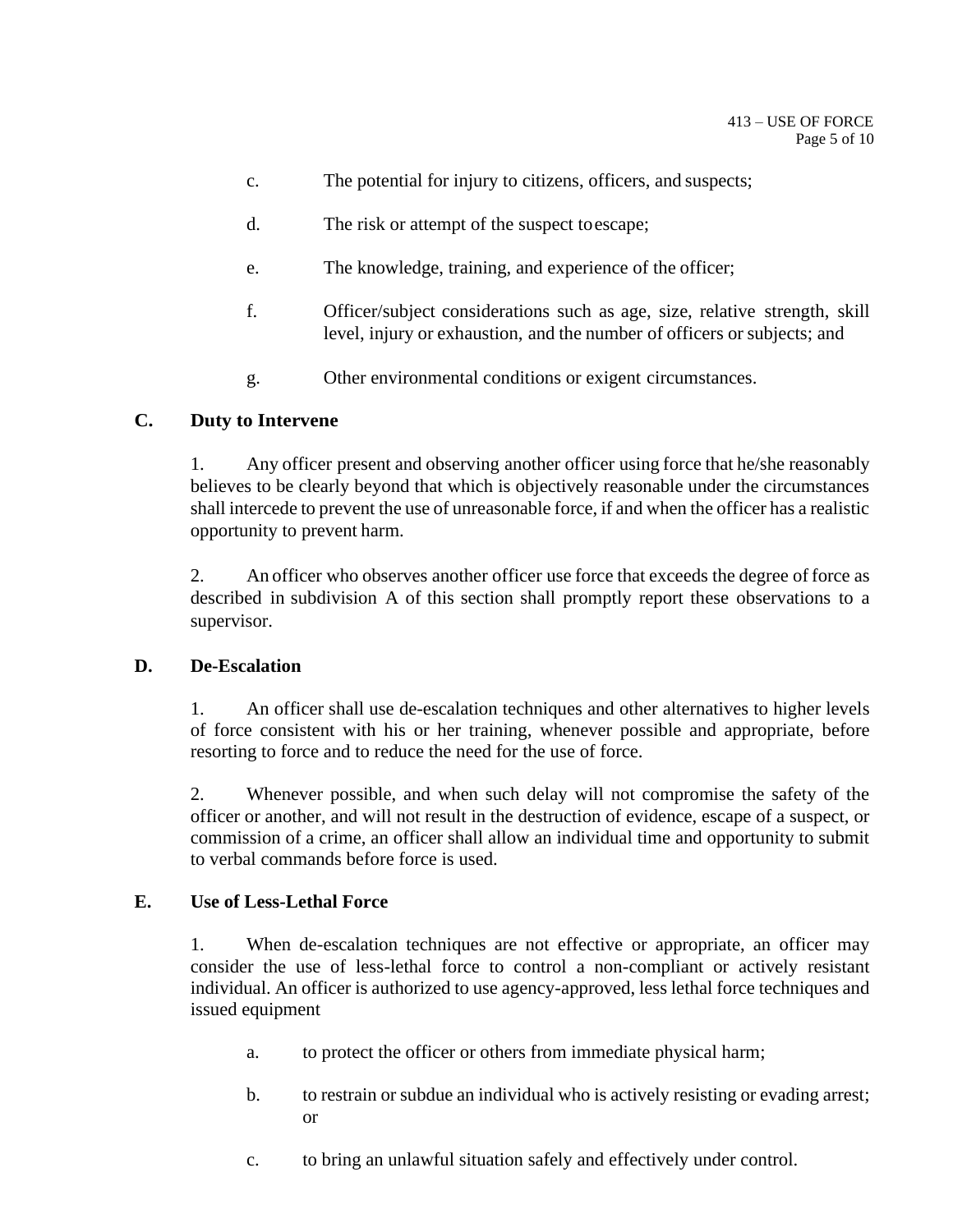#### **F. Use of Deadly Physical Force**

1. Deadly physical force may be used by an officer to protect himself or herself or another person from what the officer reasonably believes is an imminent threat of serious physical injury or death.

2. Under the  $4<sup>th</sup>$  Amendment and as delineated by the United States Supreme Court's 1985 decision in Tennessee v. Garner, police officers are not authorized to utilize deadly physical force to prevent the escape of an unarmed, non-dangerous fleeing suspect. Consistent with law and this policy, the use of deadly physical force to prevent the escape of a fleeing felon is only authorized when:

- a. First, an officer must have probable cause to believe that the fleeing suspect has committed a felony involving the infliction or threat of serious physical injury or death, and poses a significant threat of death or serious physical injury to the officer or others; and
- b. Second, the use of deadly force must be reasonable and necessary to affect the arrest.
- c. Where feasible, some warning should be given prior to the use of deadly physical force.
- d. If the use of deadly physical force by an officer results in the death of another, the Chief of Police and Executive Officer will be notified immediately. The Chief of Police or his designee will notify the New York State Attorney General's, Office of Special Investigations. Refer to Memorandum #11-2021 for further policy and procedure.

#### **G. Prohibited Uses of Force**

- 1. Force shall not be used by an officer for the following reasons:
	- a. To extract an item from the anus or vagina of a subject without a warrant, except where exigent circumstances are present;
	- b. To coerce a confession from a subject in custody;
	- c. To obtain blood, saliva, urine, or other bodily fluids or cells from an individual for the purposes of scientific testing, in lieu of a court order where required;
	- d. Against persons who are handcuffed, or restrained, unless it is used to prevent injury, escape, or otherwise overcome active or passive resistance posed by the subject.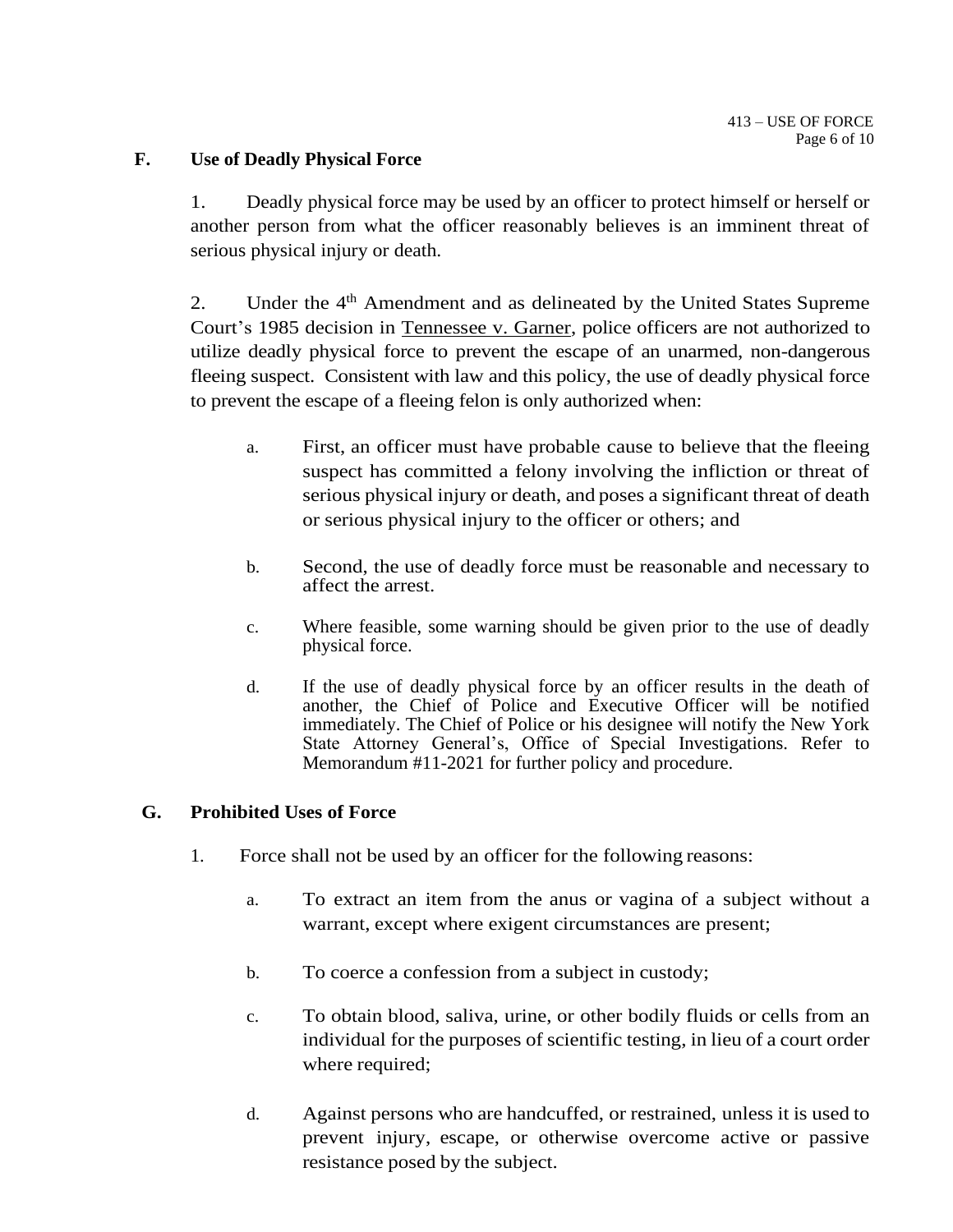- e. Choke holds are only authorized when officers reasonably believe there is an imminent threat of serious physical injury or death to an officer or other person, and no other force options may be available.
- f. Warning shots are prohibited.
- g. Firearms shall not be discharged at a moving vehicle unless
	- (1) a person in the vehicle is using or threatening the officer or another person with deadly force by means other than the vehicle; or
	- (2) the vehicle is operated in a manner deliberately intended to strike an officer or another person, and all other reasonable means of defense have exhausted (or are not present or practical), which includes moving out of the path of the vehicle.
- h. Firearms shall not be discharged from a moving vehicle except in exigent circumstances. In these situations, an officer must have an articulable reason for this use of deadly force.

## **H. Reporting and Reviewing the Use of Force**

1. Any officer who uses physical force pursuant to his/her duties as a police officer (whether on or off duty), shall complete a Use of Force report, a detailed memorandum on the incident and enter the incident into the CAD system.

a. If the incident occurs outside the geographical confines of the Town of Stony Point, the officer shall make a full report to the police agency having jurisdiction thereat, and as soon as possible complete a Stony Point Police CAD entry, listing the type of complaint as an assist to an outside agency, complete a detailed Memorandum of the incident and complete a "Use of Force Report."

2. Members involved in use of force incidents as described below shall notify their supervisor assoon as practicable and shall complete a departmental use offorce report.

- a. Use of force that results in a physical injury to a suspect, an officer or a third party.
- b. Use of force incidents that a reasonable person would believe is likely to cause an injury.
- c. Incidents that result in a complaint of pain from the suspect except complaints of minor discomfort from compliant handcuffing.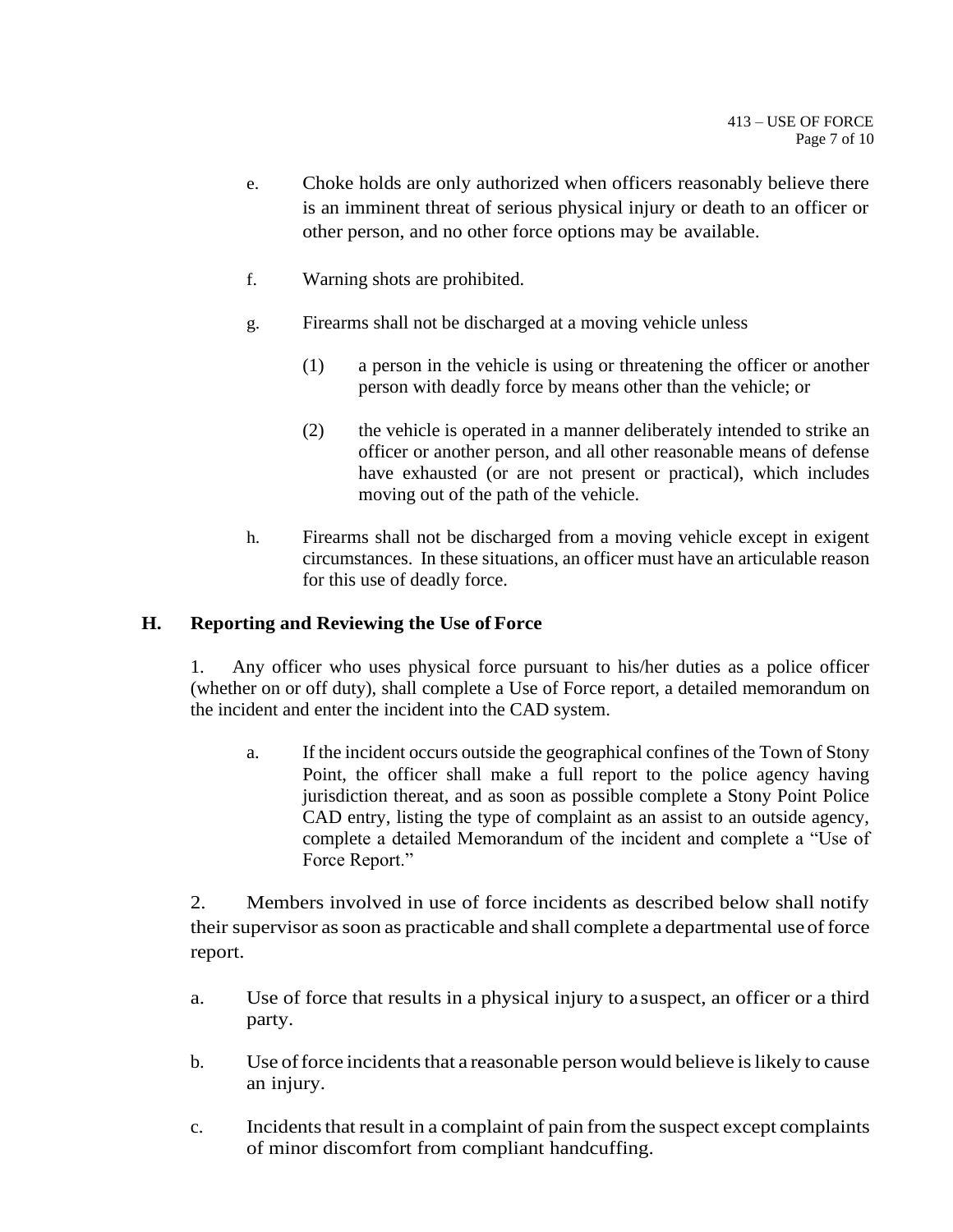- d. Incidents where a conducted energy device (CED) was intentionally discharged or accidentally discharged after being displayed.
- e. Incidents where OC Spray is used to control a subject.
- f. Incidents where an Expandable Baton is used to control a subject.
- g. Incidents where a firearm was discharged at a subject.
- 3. Responsibilities of Supervisors:
	- a. When practicable, a supervisor will respond to the scene of the incident after learning of the use of physical force.
	- b. Supervisors will ensure that employees receive any necessary assistance, including medical treatment. They shall also ensure that any injuries to employees shall be properly documented and reported.
	- c. Supervisors will determine if a Detective will respond to the scene of an incident involving the use of physical force and along with the Detective, will determine what level of the Detective's service will be utilized; including photos, measurements and diagrams.
	- d. Supervisors will determine if the Executive Officer and the Chief should be notified immediately based on the level of force used or injury. In all instances where serious injury or a discharge of firearm occurs, immediate notification to the Executive Officer and Chief is required.
	- e. If the use of force by an officer results in the death of another, the Chief of Police and the Executive Officer will be notified immediately. The Chief of Police or his designee will notify the New York State Attorney General's, Office of Special Investigations. Refer to Memorandum #11-2021 for further policy and procedure.
	- f. Supervisors will ensure that a thorough investigation of the use of force incident is conducted. Whenever possible this investigation will be conducted at the scene. The supervisor should identify police and civilian witnesses to the incident and conduct interviews of them. The supervisor will include a written report documenting his actions and summarizing his findings after investigation of the incident.
	- g. In the event that an employee is unable to complete reports due to injuries, the supervisor will prepare or cause them to be prepared and submit them through the chain of command. The reports will be copied and forwarded as per current directives.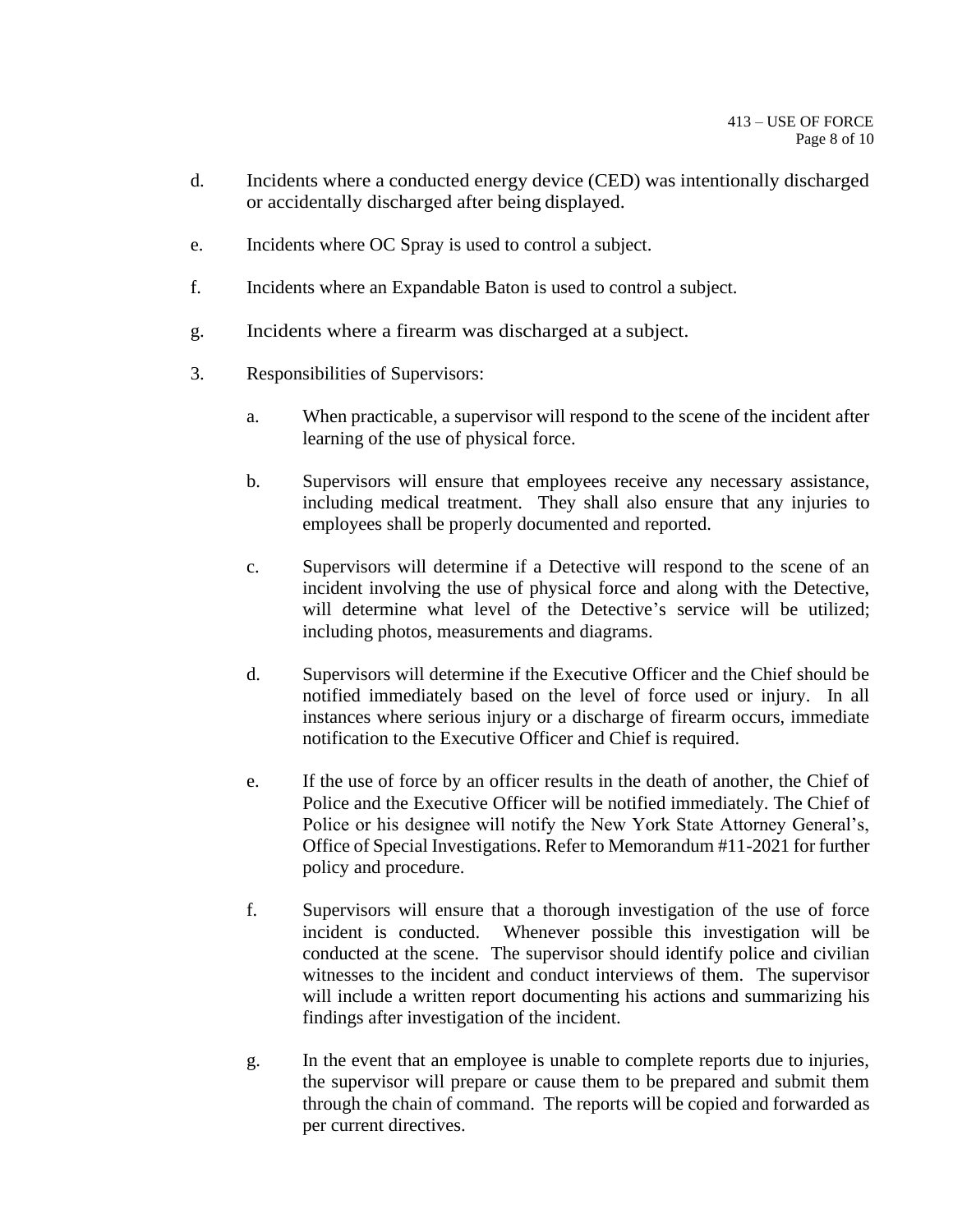- h. The investigating supervisor will forward all reports, including the Use of Force Report, any and all memorandums, injured prisoner report(s), investigative report, incident report, etc, to the Executive Officer for review.
- i. Should further investigation be required, after the fact, the Executive Officer shall direct such investigation utilizing whatever department resources are required. The Executive Officer will also be responsible for securing any audio or video tapes and for the downloading of the record of use on the department Taser. The Executive Officer will report the Use of Force to NYS DCJS as required (See section II J of this order). After review by the Executive Officer, the report shall be forwarded to the Chief of Police for adjudication.
- 4. Adjudication of Report:
	- a. The Chief of Police will classify completed use of force investigations as follows:
		- (1) Unfounded no undue use of force.
		- (2) Justified definite use of force, but in adherence to proper and appropriate police procedures and techniques.
		- (3) Not sustained unable to verify improper use of force.
		- (4) Sustained improper use of force.
	- b. Completed investigations classified as unfounded, justified or not sustained will be maintained in the Use of Force files in the Chief's office. Sustained complaints will be filed in the individual employee's department personnel file with a copy in the Use of Force files.
	- c. The Chief of Police, upon receipt of the completed investigation, will review the material pertaining to the incident, the involved member's work record, disciplinary history and service record, and then, if the incident is deemed sustained, recommend appropriate disciplinary action.
	- d. The employee will be notified of the results of the investigation and the recommended disciplinary action, including scheduled implementation of said action.

#### **I. Training**

1. All officers shall receive training and demonstrate their understanding on the proper application of force. Training topics may include, but are not limited to, use of force, conflict prevention, conflict resolution and negotiation, and de-escalation